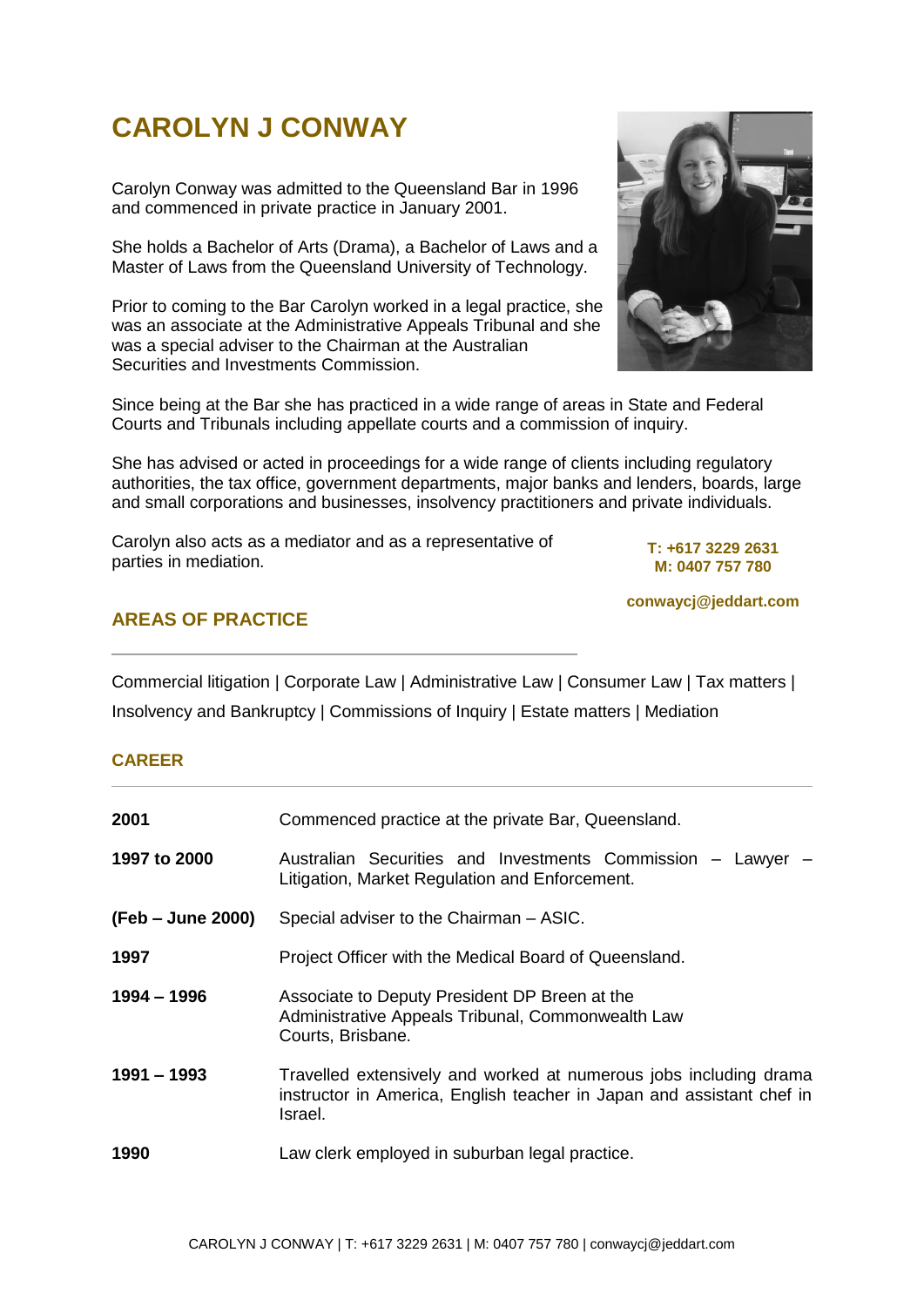## **QUALIFICATIONS**

| <b>Currently</b> | I hold a current unconditional <b>Practising Certificate</b> pursuant to the<br>Legal Profession Act 2004. Since admission in 1996, I have regularly<br>provided seminars and attended conferences in compliance with<br>continuing professional development requirements. |
|------------------|----------------------------------------------------------------------------------------------------------------------------------------------------------------------------------------------------------------------------------------------------------------------------|
| 2002             | <b>Master of Laws: Queensland University of Technology.</b>                                                                                                                                                                                                                |
| 1996             | Barrister-at-Law, Queensland.                                                                                                                                                                                                                                              |
| 1990             | Bachelor of Arts (Drama): Queensland University of Technology                                                                                                                                                                                                              |
| 1989             | <b>Bachelor of Laws: Queensland University of Technology.</b>                                                                                                                                                                                                              |
| 1985             | Year 12, St Rita's College, Brisbane                                                                                                                                                                                                                                       |

## **MEMBERSHIPS AND AFFILIATIONS**

Member of the Bar Association of Queensland.

Mentor in the QUT Career Mentor Scheme.

Former committee member of the Human Rights and Equal Opportunities Committee of the Bar Association of Queensland.

Former treasurer and committee member of the Women Lawyers Association of Queensland Inc.

*Referees can be provided on request.*

# **SELECTION OF CASES**

#### **Administrative**

*Bezuidenhout and Commissioner of Taxation* [2012] AATA 799.

*Bond v. Australian Securities and Investments Commission* (2009) 108 ALD 187.

*Guildford v. Repatriation Commission* [2008] AATA 952.

#### **Commissions of Inquiry**

*The Barrett Adolescent Centre Commission of Inquiry held in 2016 representing, with Mr Diehm QC, the Director General of Queensland Health; the Acting Director General of Queensland Health; and the Acting Clinical Director of the Barrett Adolescent Centre.*